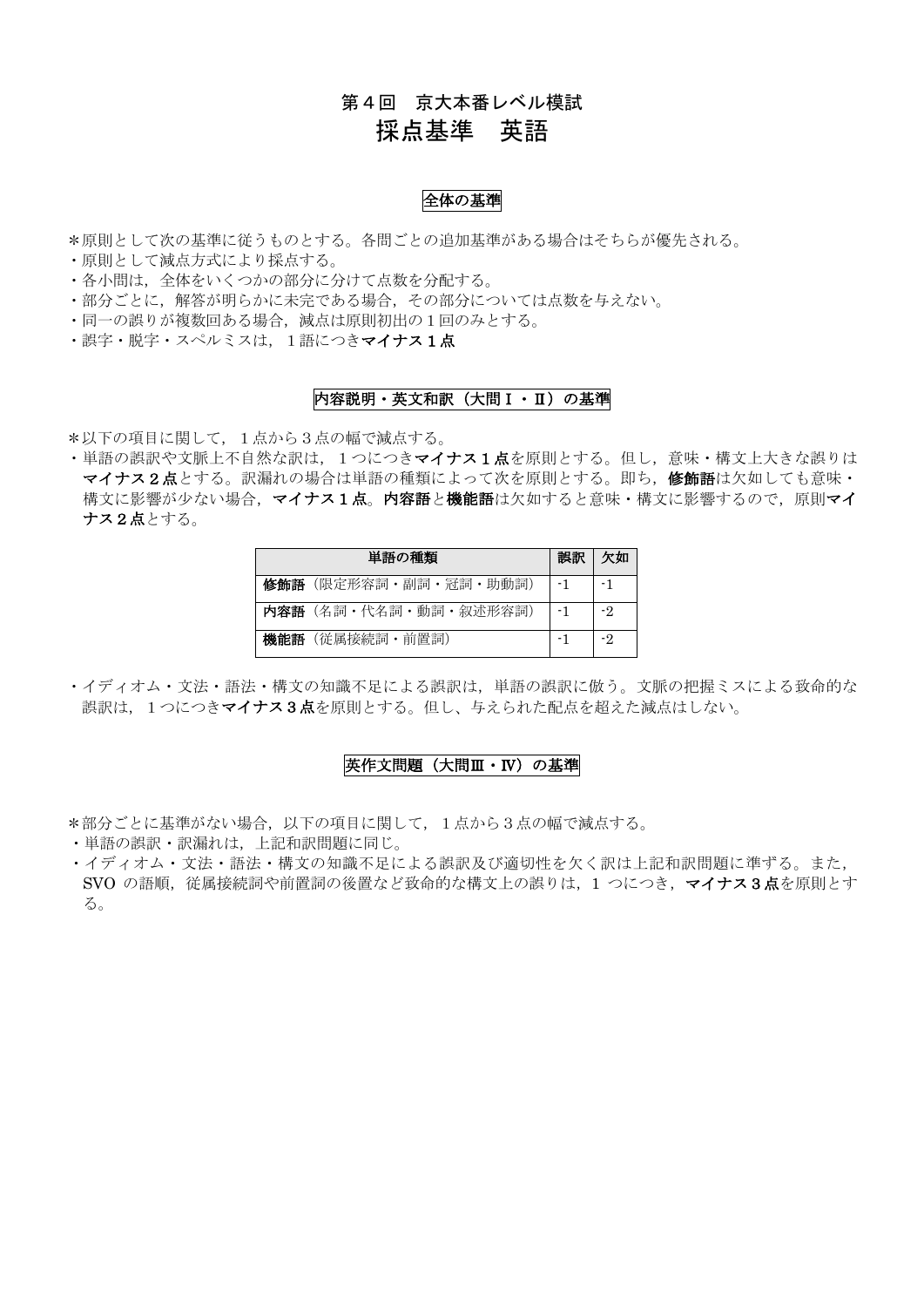| 配点表         |     |                   |     |    |  |
|-------------|-----|-------------------|-----|----|--|
| 大問          | 配点  | 小問等               | 配点  |    |  |
|             |     | (1)               | 13  |    |  |
| I           | 50  | (2)               | 22  |    |  |
|             |     |                   | (3) | 15 |  |
|             | 50  | (1)               | 25  |    |  |
| $\mathbf I$ |     | (2)               | 10  |    |  |
|             |     | (3)               | 15  |    |  |
| $\rm III$   | 25  |                   | 25  |    |  |
| IV          | 25  | (1)               | 12  |    |  |
|             |     | $\left( 2\right)$ | 13  |    |  |
| 大問計         | 150 | 小問計               | 150 |    |  |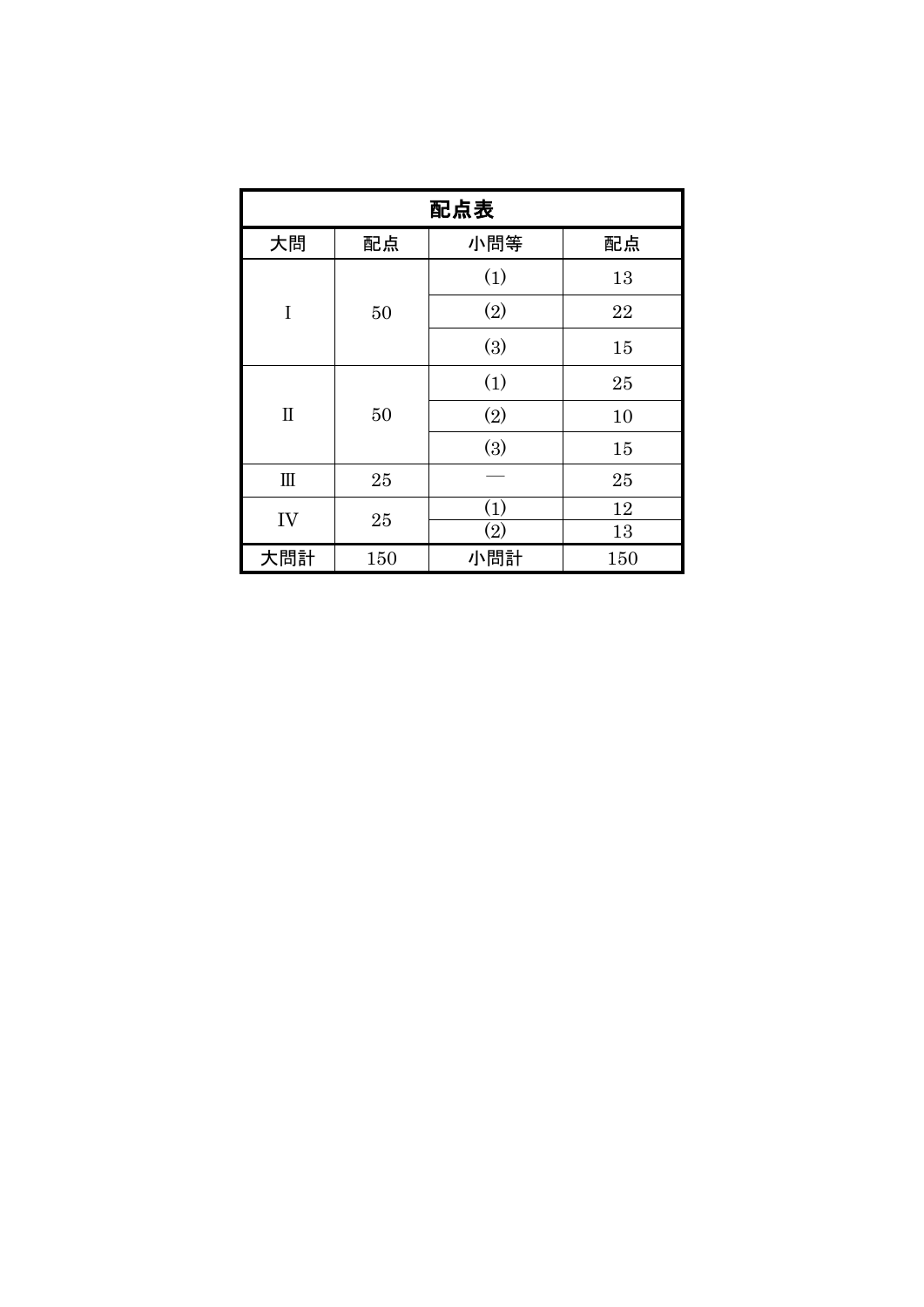# 大問Ⅰ (1) 配点 13

## 【基準・配点】

次の要素に以下の点を配す。以下に言及のない誤訳・ミスは 1 つマイナス 1〜2 点を原則とする。

| 部分                                                                                                                                                          | 配点 | $-1$ 点                                                                                                                                                                                                                                                                                                                                                    | $-2$ 点                                                                                                                                                                                             |
|-------------------------------------------------------------------------------------------------------------------------------------------------------------|----|-----------------------------------------------------------------------------------------------------------------------------------------------------------------------------------------------------------------------------------------------------------------------------------------------------------------------------------------------------------|----------------------------------------------------------------------------------------------------------------------------------------------------------------------------------------------------|
| Similarly, the commonly<br>accepted definition of<br>marriage was that of a union<br>between a man and a woman.                                             | 5  | Similarly=誤訳/欠如<br>commonly=誤訳/欠如<br>accepted=誤訳/欠如<br>definition of=誤訳<br>marriage=誤訳/婚約<br>was=誤訳/時制ミス<br>that of=誤訳<br>a union=誤訳<br>between=誤訳/欠如<br>a man=誤訳<br>and=誤訳<br>a woman=誤訳                                                                                                                                                                 | definition= $\pi \psi$<br>marriage=欠如<br>was=欠如<br>a union=欠如<br>a man=欠如<br>a woman=欠如                                                                                                            |
| When same-sex marriage was<br>legalized in the United States<br>that version was reclassified<br>as but one option among<br>others, all equally legitimate. | 8  | When=誤訳<br>same-sex=誤訳<br>marriage=誤訳<br>was=誤訳/時制ミス<br>legalized=誤訳<br>in=誤訳/欠如<br>the United States=誤訳<br>that=誤訳/欠如<br>version=誤訳/版<br>was=誤訳/時制ミス<br>reclassified=誤訳<br>as=誤訳<br>but=誤訳/欠如<br>one=誤訳/欠如<br>option=誤訳<br>among=誤訳/~の (中の) (曖昧表現)<br>others=誤訳<br>among others=とりわけ[特に/何より/就中]<br>all=誤訳/全く(副詞としての解釈)<br>equally=誤訳/欠如<br>legitimate=誤訳 | When=欠如<br>same-sex=欠如<br>marriage=欠如<br>legalized=欠如<br>the United States=欠如<br>version=欠如<br>was=欠如<br>reclassified=欠如<br>as=欠如<br>option=欠如<br>among=欠如<br>others=欠如<br>all=欠如<br>legitimate=欠如 |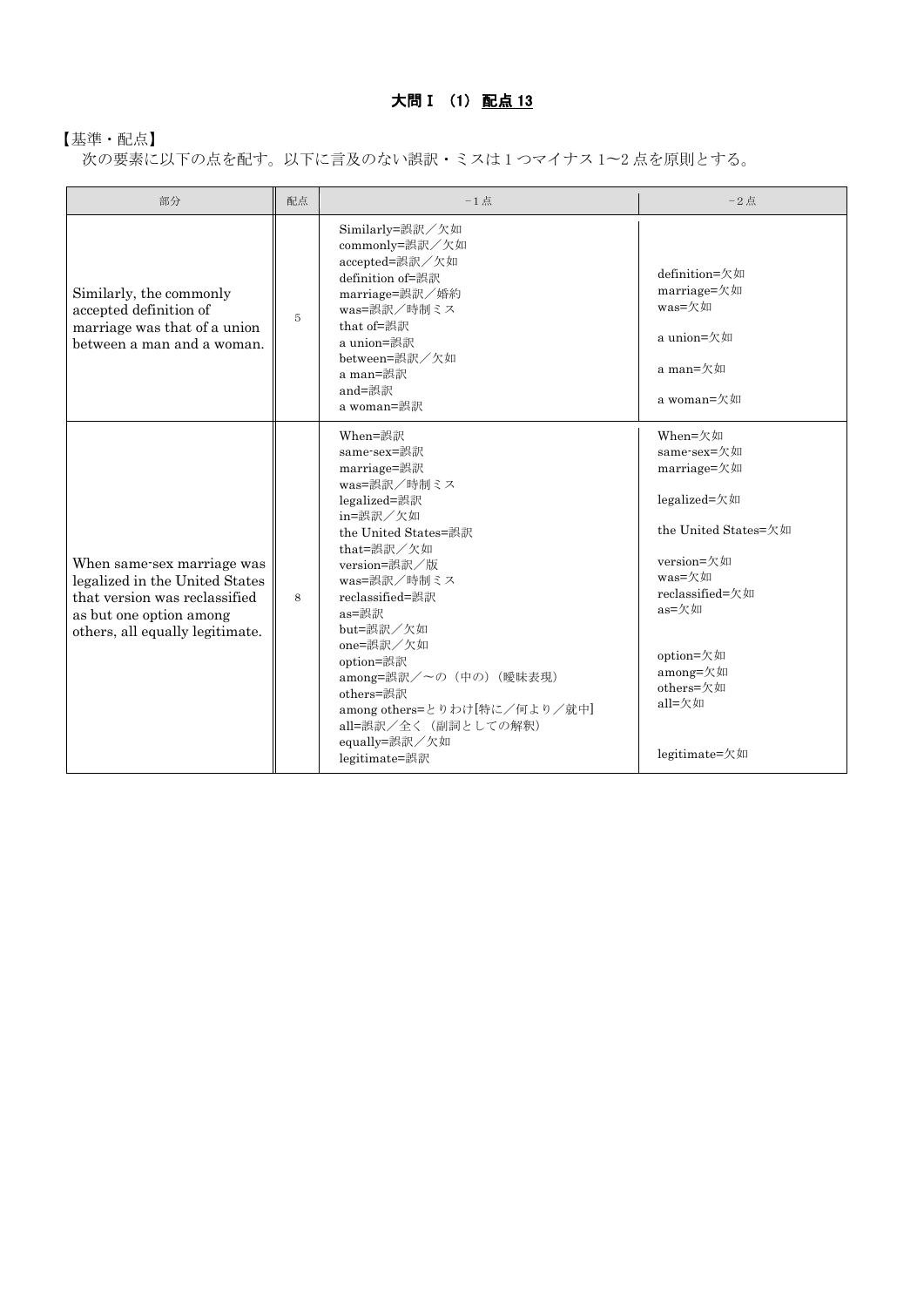## 【基準・配点】

次の要素に以下の点を配す。以下に言及のない誤訳・ミスは 1 つマイナス 1〜2 点を原則とする。

①第 1 文(5点)

| 部分                                                                                               | 配点         | $-1$ 点                                                                                                                                                          | $-2$ 点                                                                                                                                      |
|--------------------------------------------------------------------------------------------------|------------|-----------------------------------------------------------------------------------------------------------------------------------------------------------------|---------------------------------------------------------------------------------------------------------------------------------------------|
| Revising our understanding of meat to<br>make room for in vitro meat involves a<br>similar move. | $\sqrt{2}$ | Revising=誤訳<br>our=誤訳/欠如<br>understanding=誤訳<br>of=誤訳/欠如<br>meat=誤訳<br>to=誤訳<br>make room for=誤訳<br>in vitro=誤訳<br>involves=誤訳/時制ミス<br>similar=誤訳/欠如<br>move=誤訳 | Revising=欠如<br>understanding= $\not\pi$ 如<br>meat=欠如<br>make room for $=\frac{1}{2}$ $\frac{1}{2}$<br>in vitro=欠如<br>involves=欠如<br>move=欠如 |

### ②第2文(10点)

| 部分                                                                                                                                                                                                | 配点              | $-1$ 点                                                                                                                                                                                                                                                                                                                                                                  | $-2$ 点                                                                                                                                                                                   |
|---------------------------------------------------------------------------------------------------------------------------------------------------------------------------------------------------|-----------------|-------------------------------------------------------------------------------------------------------------------------------------------------------------------------------------------------------------------------------------------------------------------------------------------------------------------------------------------------------------------------|------------------------------------------------------------------------------------------------------------------------------------------------------------------------------------------|
| We should strip down our understanding<br>of meat so that an element previously<br>deemed essential $=$ in this case, being<br>sourced in an animal carcass = is no<br>longer strictly necessary. | 10 <sup>1</sup> | We=誤訳<br>should=誤訳/欠如<br>strip down=誤訳<br>our=誤訳/欠如<br>understanding=誤訳<br>of=誤訳/欠如<br>meat=誤訳<br>so that=誤訳<br>an element=誤訳<br>previously=誤訳/欠如<br>deemed=誤訳<br>essential=誤訳<br>in=誤訳/欠如<br>this=誤訳/欠如<br>case=誤訳<br>being sourced in=誤訳<br>an animal=誤訳/欠如<br>carcass=誤訳/ (単に) 体<br>is=誤訳/時制ミス<br>no longer=誤訳<br>strictly=誤訳/全く[完全に] (完全否定) /<br>欠如<br>necessary=誤訳 | strip down=欠如<br>understanding=欠如<br>meat=欠如<br>so that=欠如<br>an element=欠如<br>deemed=欠如<br>essential=欠如<br>case=欠如<br>being sourced in=欠如<br>carcass=欠如<br>no longer=欠如<br>necessary=欠如 |

#### ③第3文(7点)

| 部分                                                                                                                                    | 配点             | $-1$ 点                                                                                                                                                                                                        | $-2$ 点                                                                                                                                      |
|---------------------------------------------------------------------------------------------------------------------------------------|----------------|---------------------------------------------------------------------------------------------------------------------------------------------------------------------------------------------------------------|---------------------------------------------------------------------------------------------------------------------------------------------|
| On this understanding, all that is<br>necessary for something to qualify as<br>meat is that it has a meaty substance<br>and function. | $\overline{7}$ | On=誤訳<br>this=誤訳/欠如<br>understanding=誤訳<br>all=誤訳<br>that=それ (非制限用法)<br>is=誤訳/時制ミス<br>necessary=誤訳<br>for something=誤訳/欠如<br>to=誤訳<br>qualify=誤訳<br>as=誤訳/欠如<br>meat=誤訳<br>is=誤訳/時制ミス<br>it=誤訳<br>has=誤訳/時制ミス | $On = \frac{1}{2}$ 如<br>understanding=欠如<br>all=欠如<br>that= (右記以外の) 関係詞把握<br>ミス<br>to=欠如<br>qualify=欠如<br>meat=欠如<br>that=接続詞把握ミス<br>has=欠如 |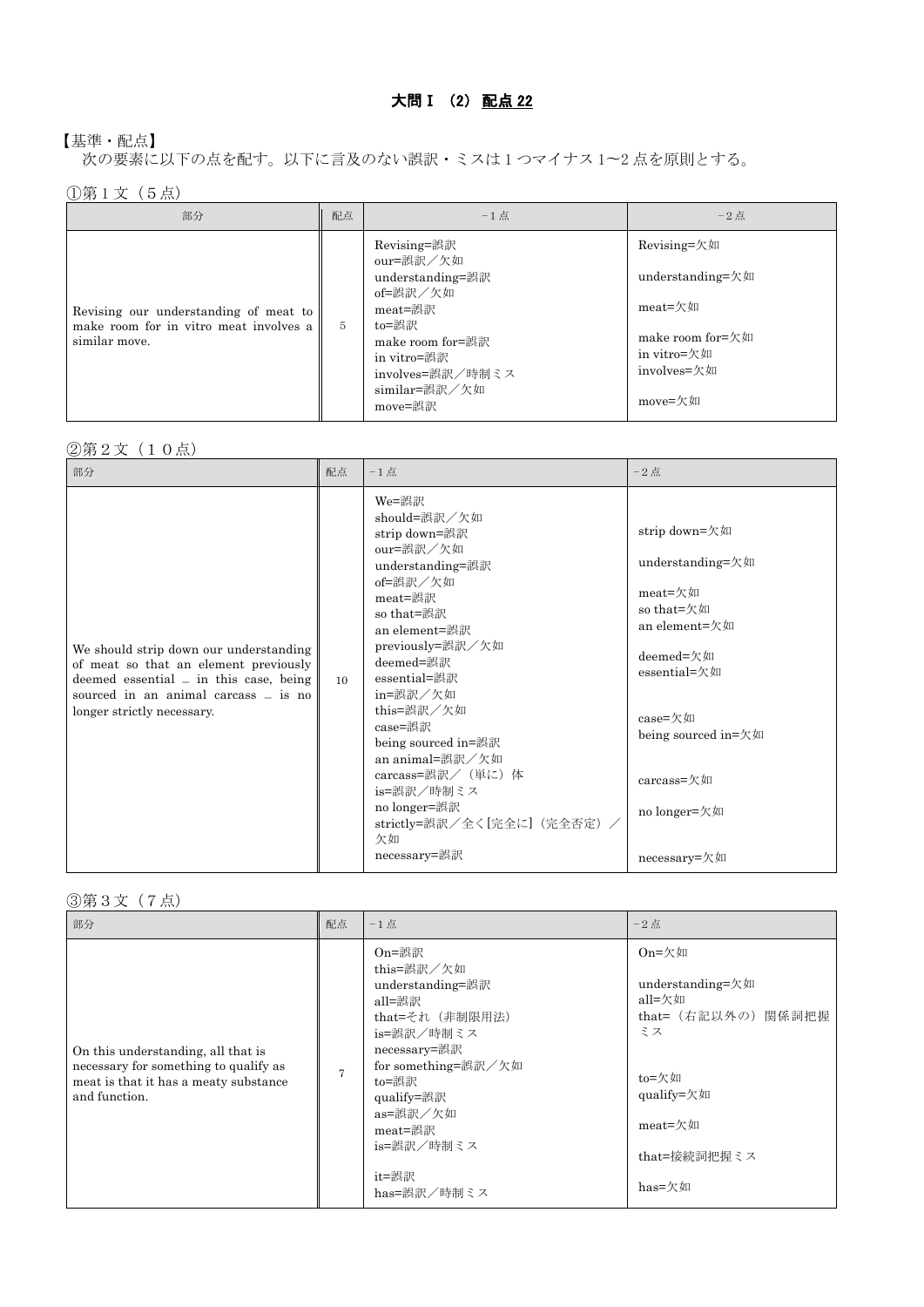|  | meaty=誤訳/欠如<br>substance=誤訳<br>and=誤訳 | substance=欠如 |
|--|---------------------------------------|--------------|
|  | function=誤訳                           | function=欠如  |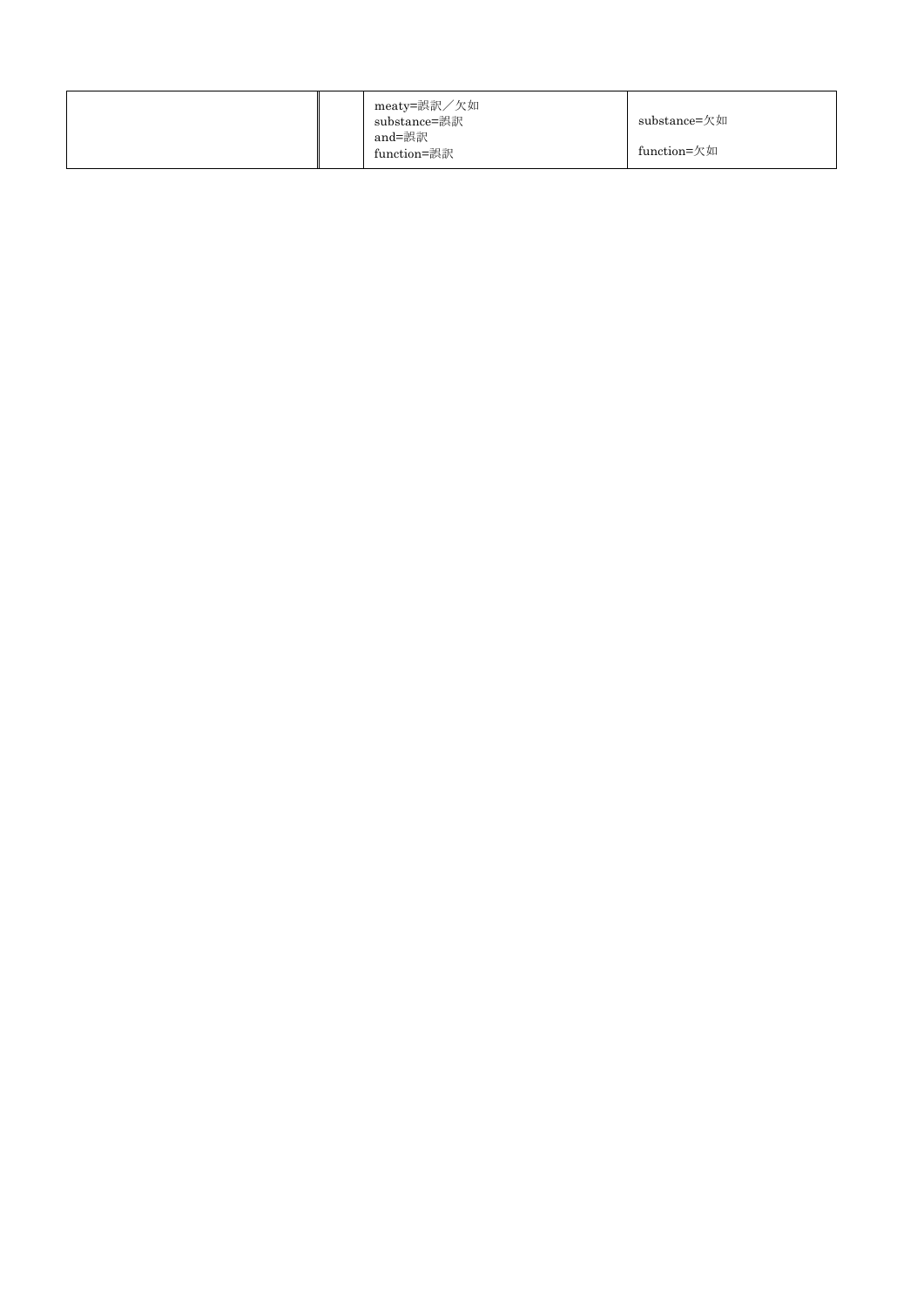## 大問 I (3) 配点 15

## 【基準・配点】

次の要素に以下の点を配す。以下に言及のない誤訳・ミスは 1 つマイナス 1〜2 点を原則とする。

①第 1 文(9点)

| 部分                                                                                                          | 配点 | $-1$ 点                                                                                                                                                                                                                       | $-2$ 点                                                                                                                 |
|-------------------------------------------------------------------------------------------------------------|----|------------------------------------------------------------------------------------------------------------------------------------------------------------------------------------------------------------------------------|------------------------------------------------------------------------------------------------------------------------|
| Our<br>regarded<br>ancestors<br>animals in a host of different<br>ways  that may now seem<br>strange to us. | 9  | Our=誤訳/欠如<br>ancestors=誤訳<br>regarded=誤訳/時制ミス<br>animals=誤訳<br>in=誤訳/欠如<br>a host of=誤訳<br>different=誤訳/欠如<br>ways=誤訳<br>that=それ (ら) は/その見方は (非制限用法)<br>may=誤訳/欠如<br>now=誤訳/欠如<br>seem=誤訳<br>strange=誤訳<br>to=誤訳/欠如<br>us=誤訳 | ancestors=欠如<br>regarded=欠如<br>animals=欠如<br>a host of=欠如<br>ways=欠如<br>that=関係詞把握ミス<br>seem=欠如<br>strange=欠如<br>us=欠如 |
| - as currency, transportation,<br>even objects of religious<br>veneration -                                 |    | as=誤訳<br>currency=誤訳<br>transportation=誤訳<br>even=誤訳/欠如<br>objects=誤訳<br>religious=誤訳/欠如<br>veneration=誤訳                                                                                                                    | as=欠如<br>currency=欠如<br>transportation=欠如<br>objects=欠如<br>veneration=欠如                                               |

#### ②第2文(6点)

| 部分                                                                                                                              | 配点 | $-1$ 点                                                                                                                                                                                                               | $-2$ 点                                                                                                                                                                           |
|---------------------------------------------------------------------------------------------------------------------------------|----|----------------------------------------------------------------------------------------------------------------------------------------------------------------------------------------------------------------------|----------------------------------------------------------------------------------------------------------------------------------------------------------------------------------|
| In vitro meat holds out the<br>possibility<br>that<br>our<br>descendants may someday<br>feel the same way about<br>eating them. | 6  | In vitro=誤訳<br>meat=誤訳<br>holds out=誤訳/時制ミス<br>the possibility=誤訳<br>our=誤訳/欠如<br>descendants=誤訳<br>may=誤訳/欠如<br>someday=誤訳/欠如<br>feel=誤訳<br>the same way=誤訳/同じ方法で<br>about=誤訳/欠如<br>eating=誤訳<br>them=誤訳/それ (ら) /彼ら | In vitro=欠如<br>meat=欠如<br>holds out=欠如<br>the possibility= $\not\pi$ $\not\pi$<br>that=接続詞把握ミス<br>descendants=欠如<br>feel=欠如<br>the same way= $\not\pi$ 如<br>eating=欠如<br>them=欠如 |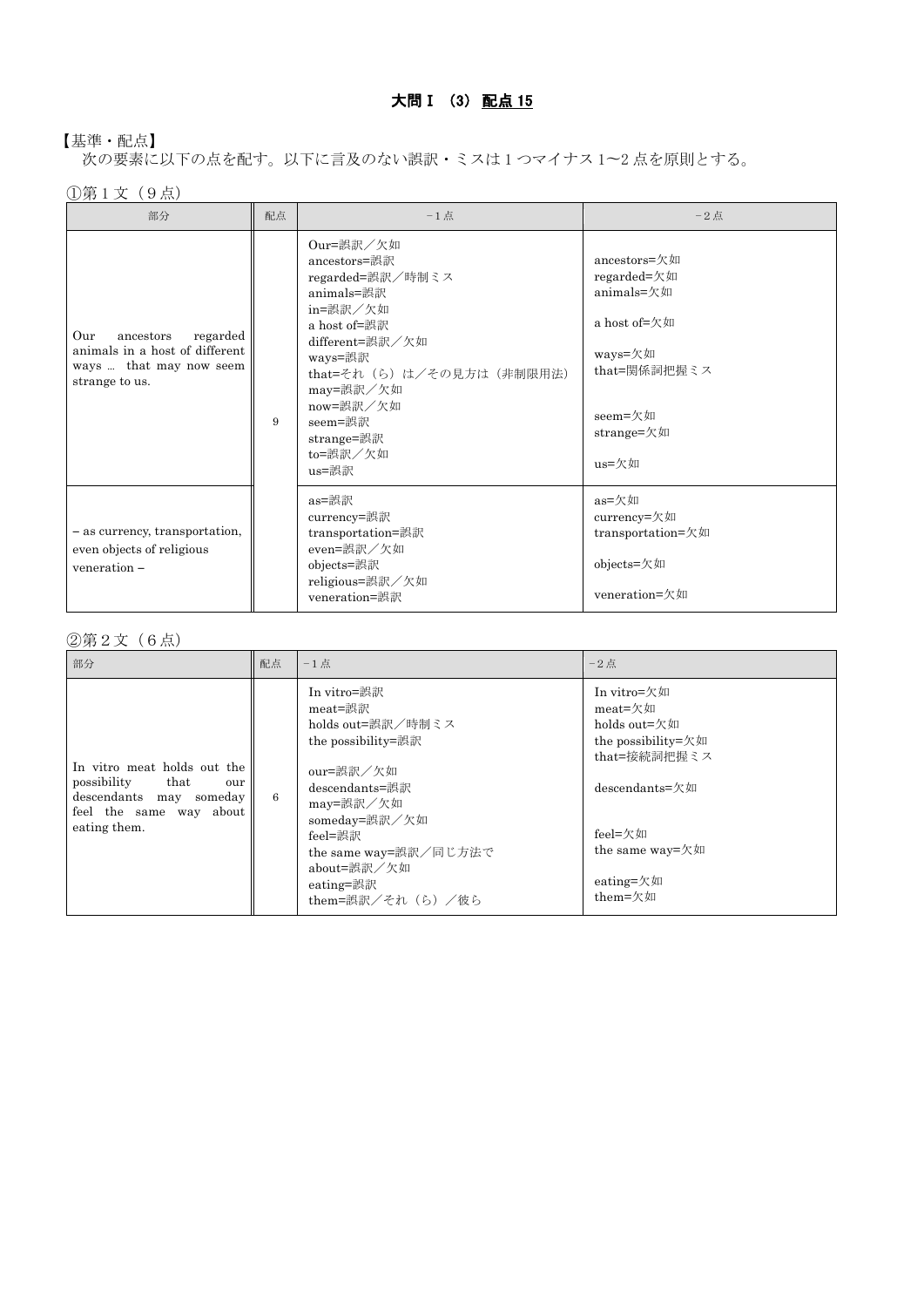## 【基準・配点】

次の要素に以下の点を配す。以下に言及のない誤訳・ミスは 1 つマイナス 1〜2 点を原則とする。

①第 1 文(12点)

| 部分                                                                                                                                             | 配点 | $-1$ 点                                                                                                                                                                                                                                                                                                                                 | $-2$ 点                                                                                                                                                                                               |
|------------------------------------------------------------------------------------------------------------------------------------------------|----|----------------------------------------------------------------------------------------------------------------------------------------------------------------------------------------------------------------------------------------------------------------------------------------------------------------------------------------|------------------------------------------------------------------------------------------------------------------------------------------------------------------------------------------------------|
| In the state where Gandhi<br>grew up, I saw Jain monks<br>walking barefoot in the cool<br>morning hours to avoid car<br>travel,                | 5  | In=誤訳<br>the state=誤訳/国/都市<br>where=誤訳<br>Gandhi=誤訳 (人名と取れていない訳出) /英語表<br>記<br>grew up=誤訳<br>I=誤訳<br>saw=誤訳<br>Jain=誤訳/教[宗]欠如/欠如<br>monks=誤訳<br>walking=誤訳<br>barefoot=誤訳/欠如<br>in=誤訳<br>the cool=誤訳/欠如<br>morning=誤訳/欠如<br>hours=誤訳<br>to=誤訳<br>avoid=誤訳<br>car=誤訳/欠如<br>travel=誤訳/旅 (行)<br>avoid car travel=「行き交う車をよける」の意味に取<br>れるもの | In=欠如<br>the state=欠如<br>where=関係詞把握ミス<br>Gandhi=欠如<br>grew up=欠如<br>saw=欠如<br>monks=欠如<br>walking=欠如<br>hours=欠如<br>avoid=欠如<br>travel=欠如                                                           |
| an activity they regard as<br>irredeemably violent, given<br>the damage it inflicts on<br>living organisms, from<br>insects to larger animals. | 7  | an activity=誤訳<br>they=誤訳<br>regard=誤訳/時制ミス<br>as=誤訳<br>irredeemably=「とても」,「考え直せないほど」な<br>ど redeem の意味を無視した強意語<br>violent=誤訳<br>given=誤訳<br>the damage=誤訳<br>it=誤訳<br>inflicts on=誤訳/時制ミス<br>living organisms=誤訳<br>from A to B=誤訳<br>insects=誤訳<br>larger=誤訳/欠如<br>animals=誤訳                                                         | an activity=欠如<br>they=欠如<br>regard=欠如<br>as=欠如<br>irredeemably=欠如<br>violent=欠如<br>given=欠如<br>the damage=欠如<br>inflicts on=欠如<br>living organisms=欠如<br>from A to B=欠如<br>insects=欠如<br>animals=欠如 |

②第 2 文(5点)

| 部分                                                                                                                                | 配点 | $-1$ 点                                                                                                                                                                                                                                                     | $-2$ 点                                                                                                                                     |
|-----------------------------------------------------------------------------------------------------------------------------------|----|------------------------------------------------------------------------------------------------------------------------------------------------------------------------------------------------------------------------------------------------------------|--------------------------------------------------------------------------------------------------------------------------------------------|
| The monks refuse to eat.<br>root vegetables, lest their<br>removal from the earth<br>disturb delicate<br>subterranean ecosystems. | 5  | The monks=誤訳(但し前と異なるミス)<br>refuse to=誤訳/(食べ)ない/時制ミス<br>eat=誤訳<br>root=誤訳/欠如<br>vegetables=誤訳<br>lest=誤訳/ (なぜなら) ~から (である)<br>their=誤訳<br>removal=誤訳<br>from=誤訳<br>the earth=誤訳<br>disturb=誤訳/時制ミス<br>delicate=誤訳/欠如<br>subterranean=誤訳/欠如<br>ecosystems=誤訳 | The monks=欠如<br>refuse to=欠如<br>eat=欠如<br>vegetables=欠如<br>lest=欠如<br>removal=欠如<br>from=欠如<br>the earth=欠如<br>disturb=欠如<br>ecosystems=欠如 |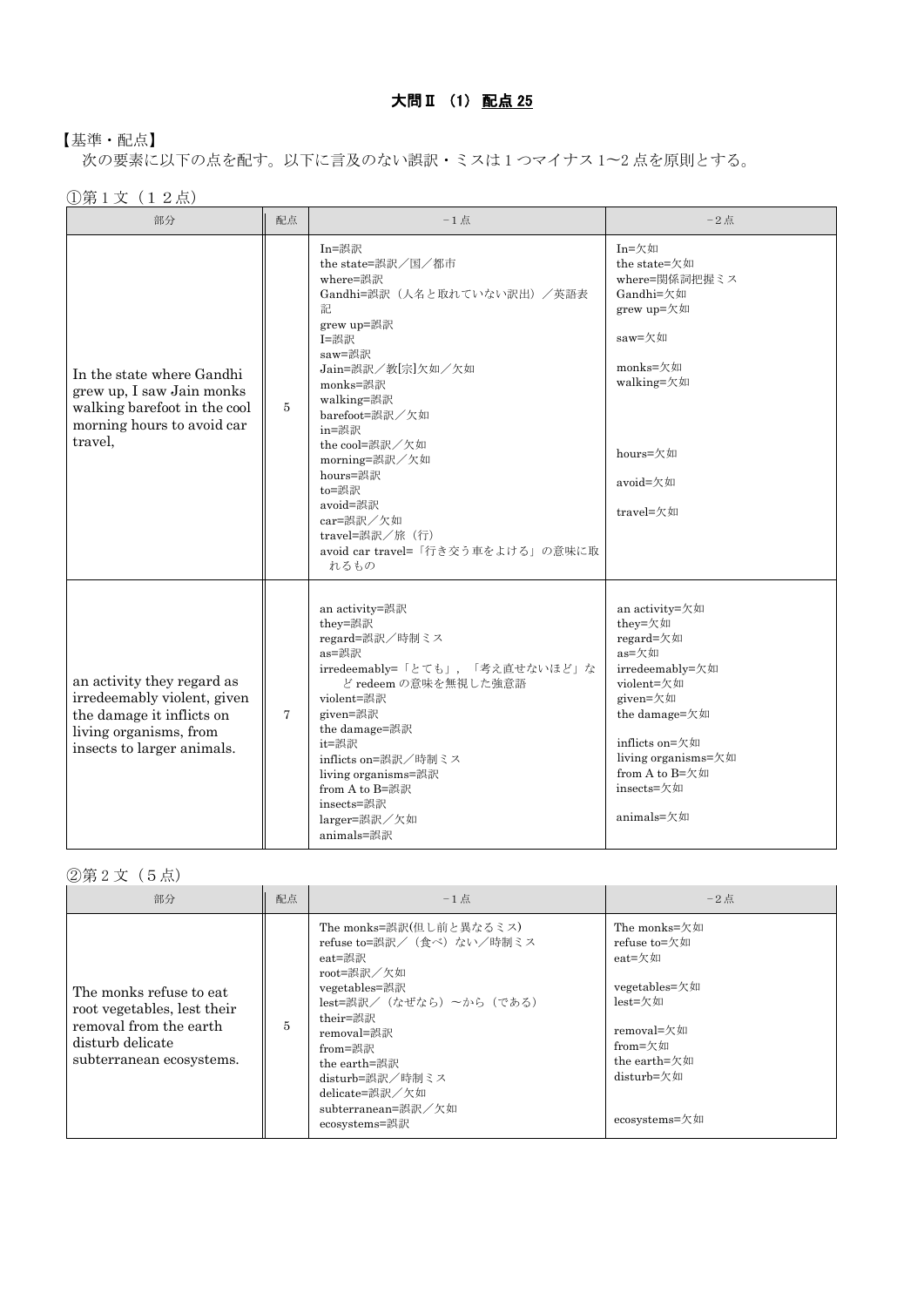## ③第 3 文(8点)

| 部分                                                                                                         | 配点             | $-1$ 点                                                                                                                                                                                | $-2$ 点                                                                                                                                              |
|------------------------------------------------------------------------------------------------------------|----------------|---------------------------------------------------------------------------------------------------------------------------------------------------------------------------------------|-----------------------------------------------------------------------------------------------------------------------------------------------------|
| During monsoon season,<br>they forgo travel to avoid<br>splashing through puddles<br>filled with microbes, | $\overline{4}$ | During=誤訳<br>monsoon=誤訳<br>season=誤訳<br>they=誤訳<br>forgo=誤訳/時制ミス<br>travel=誤訳<br>to=誤訳<br>avoid=誤訳<br>splashing=誤訳<br>through=誤訳/欠如<br>puddles=誤訳<br>filled with=誤訳<br>microbes=誤訳/細菌 | During=欠如<br>monsoon=欠如<br>season=欠如<br>they=欠如<br>forgo=欠如<br>travel=欠如<br>avoid=欠如<br>splashing=欠如<br>puddles=欠如<br>filled with=欠如<br>microbes=欠如 |
| whose existence Jains<br>posited well before they<br>appeared under Western<br>microscopes.                | $\overline{4}$ | whose=誤訳<br>existence=誤訳<br>Jains=誤訳<br>posited=誤訳/時制ミス<br>well=誤訳 (動詞修飾も含む) /欠如<br>before=誤訳<br>they=誤訳<br>appeared=誤訳/時制ミス<br>under=誤訳<br>Western=誤訳/欠如<br>microscopes=誤訳           | whose=欠如<br>$existence = \pi \psi$<br>Jains=欠如<br>posited=欠如<br>before=欠如<br>appeared=欠如<br>under=欠如<br>microscopes=欠如                              |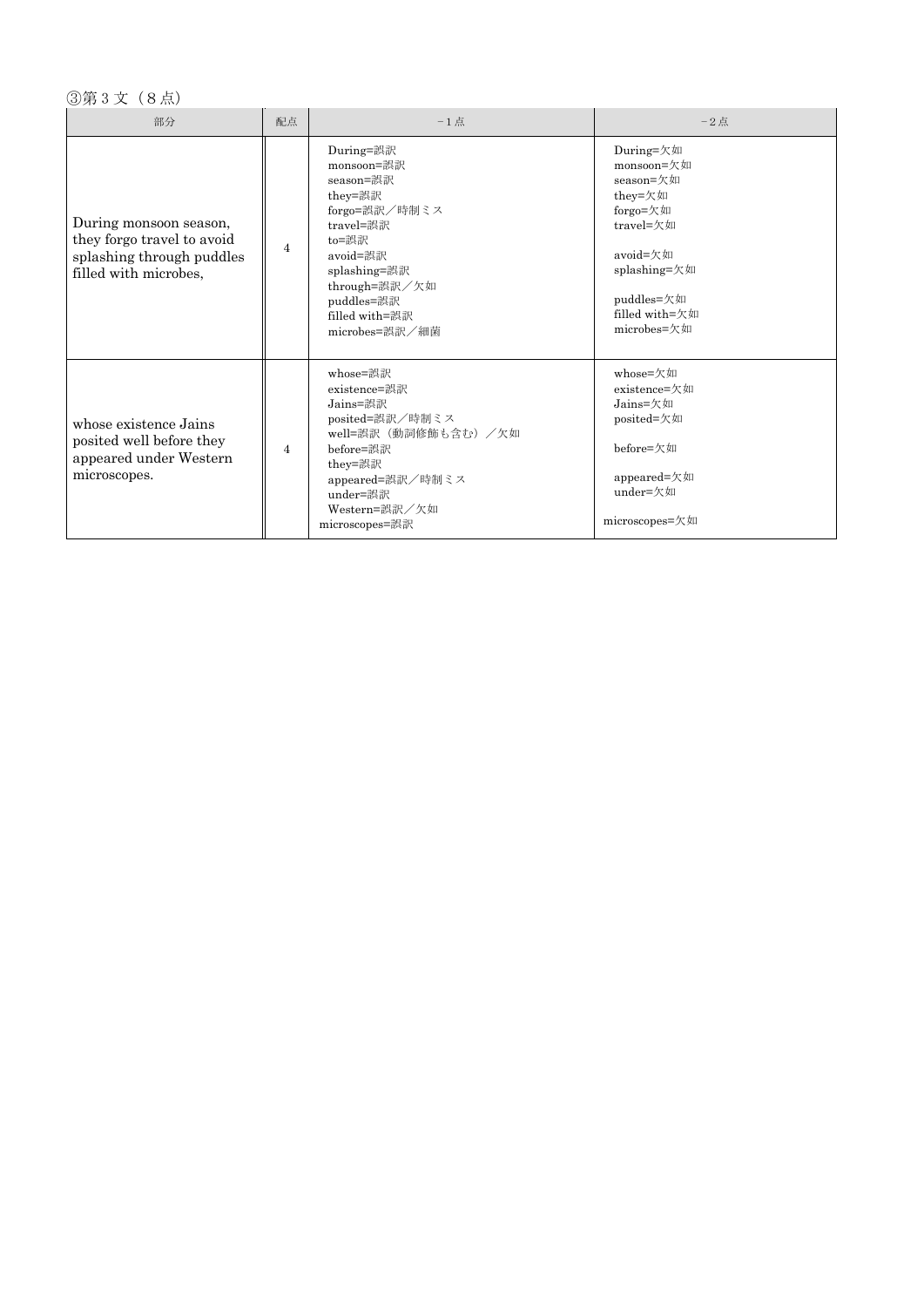## 大問Ⅱ (2) 配点 10

## 【基準・配点】

次の要素に以下の点を配す。以下に言及のない誤訳・ミスは 1 つマイナス 1〜2 点を原則とする。

部分①(6点)

| 部分             | 配点 | $-1$ 点                                               | $-2$ 点                                              |
|----------------|----|------------------------------------------------------|-----------------------------------------------------|
| 進化の系統樹の上で人間と遠い |    | ・「進化」=発達/誤訳<br>・「系統樹」=家系図<br>・「人間」=誤訳/欠如<br>・「遠い」=誤訳 | ・「進化」=生活/人生/ライフ/欠如<br> ・「系統樹」=木/ツリー/欠如<br> ・「遠い」=欠如 |

部分②(2 点)

| 部分  | 配点            | $-1$ 点                   | $-2$ 点            |
|-----|---------------|--------------------------|-------------------|
| 奇妙な | $\Omega$<br>▵ | ・「奇妙な」=エイリアン[火星人]のような/誤訳 | ・「奇妙な」=外国人のような/欠如 |

部分③(2 点)

| 部分 | 配点 | $-1$ 点                                                | $-2$ 点 |
|----|----|-------------------------------------------------------|--------|
|    |    | ・「タコ」=オクトパス/デビルフィッシュ/イカ[ク   ・「タコ」=(単に)動物/欠如<br>ラゲ]/誤訳 |        |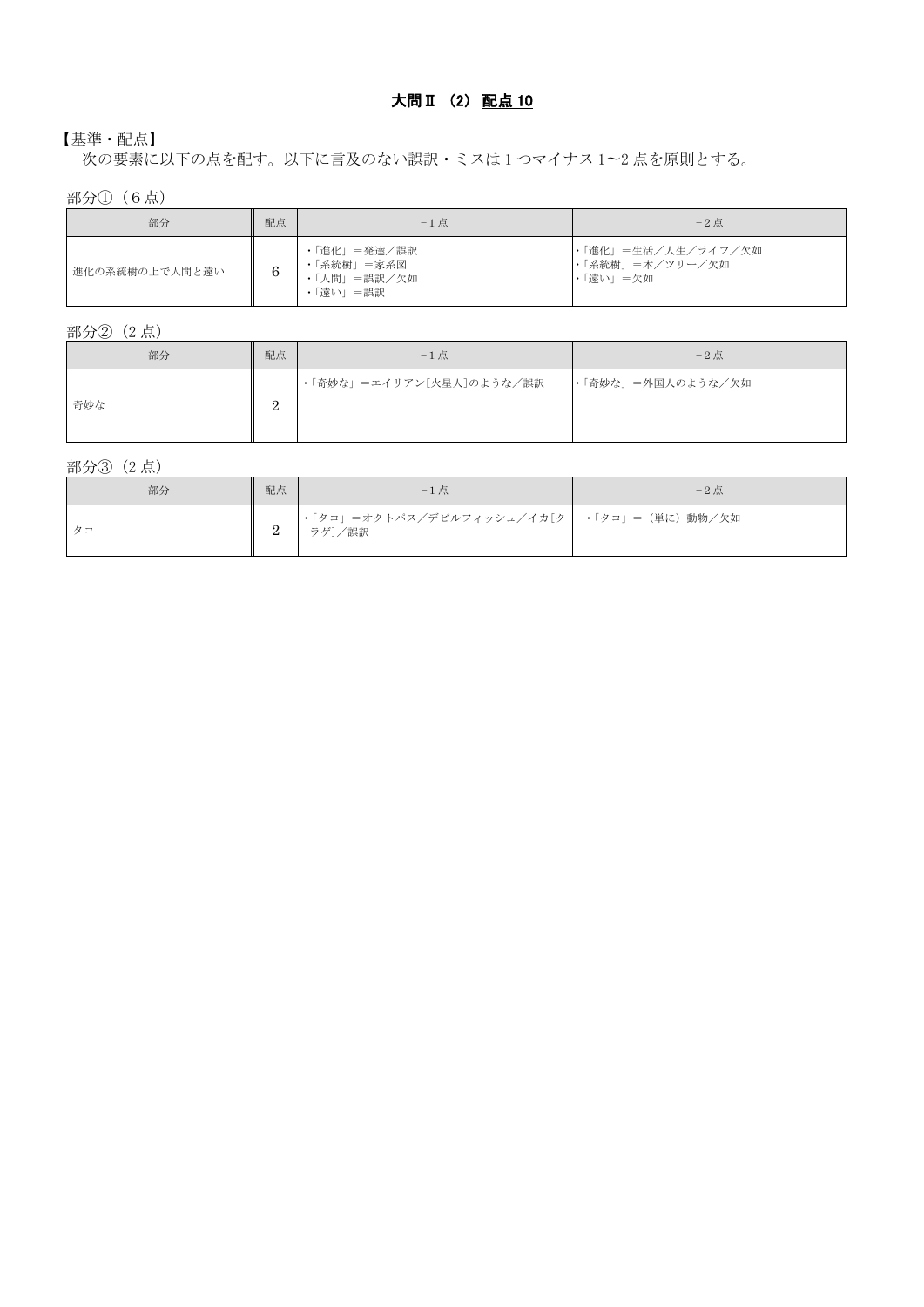## 【基準・配点】

次の要素に以下の点を配す。以下に言及のない誤訳・ミスは 1 つマイナス 1〜2 点を原則とする。

## ①第 1 文(7 点)

| 部分 [補足解説]                                                                                                                                                   | 配点 | $-1$ 点                                                                                                                                                                                                                                           | $-2$ 点                                                                                                                                             |
|-------------------------------------------------------------------------------------------------------------------------------------------------------------|----|--------------------------------------------------------------------------------------------------------------------------------------------------------------------------------------------------------------------------------------------------|----------------------------------------------------------------------------------------------------------------------------------------------------|
| Apart from Pythagoras and a few<br>others, ancient Western<br>philosophers did not hand down<br>a rich tradition of thinking about<br>animal consciousness. | 7  | Apart from=誤訳<br>Pythagoras=誤訳<br>and a few others=誤訳/欠如<br>ancient=誤訳/欠如<br>Western=誤訳/欠如<br>philosophers=誤訳<br>did not=誤訳/時制ミス<br>hand down=誤訳<br>rich=誤訳/欠如<br>tradition of=誤訳<br>thinking=誤訳<br>about=誤訳/欠如<br>animal=誤訳<br>consciousness=誤訳 | Apart from=欠如<br>Pythagoras=欠如<br>philosophers=欠如<br>did not=欠如<br>hand down=欠如<br>tradition of=欠如<br>thinking=欠如<br>animal=欠如<br>consciousness=欠如 |

②第 2 文(8 点)

| 部分 [補足解説]                                                                                                              | 配点 | $-1$ 点                                                                                                                                                                                                          | $-2$ 点                                                                                                                      |
|------------------------------------------------------------------------------------------------------------------------|----|-----------------------------------------------------------------------------------------------------------------------------------------------------------------------------------------------------------------|-----------------------------------------------------------------------------------------------------------------------------|
| But Eastern thinkers have long<br>been haunted by its implications                                                     | 3  | But=誤訳/欠如<br>Eastern=誤訳/欠如<br>thinkers=誤訳<br>have been=誤訳/時制ミス<br>long=誤訳/欠如<br>haunted by=誤訳<br>its=誤訳/欠如<br>implications=誤訳                                                                                   | thinkers=欠如<br>have been=欠如<br>haunted by=欠如<br>implications=欠如                                                             |
| especially the Jains, who have<br>taken animal consciousness<br>seriously as a moral matter for<br>nearly 3,000 years. | 5  | especially=誤訳/欠如<br>the Jains=誤訳<br>who=制限用法の訳し上げ<br>have taken=誤訳<br>animal=誤訳<br>consciousness=誤訳<br>seriously=誤訳/欠如<br>as=誤訳<br>a moral=誤訳/欠如<br>matter=誤訳<br>for=誤訳<br>nearly=誤訳/欠如<br>3,000=誤訳<br>years=誤訳 | the Jains=欠如<br>who=関係詞把握ミス<br>have taken=欠如<br>animal=欠如<br>consciousness=欠如<br>as=欠如<br>matter=欠如<br>3,000=欠如<br>years=欠如 |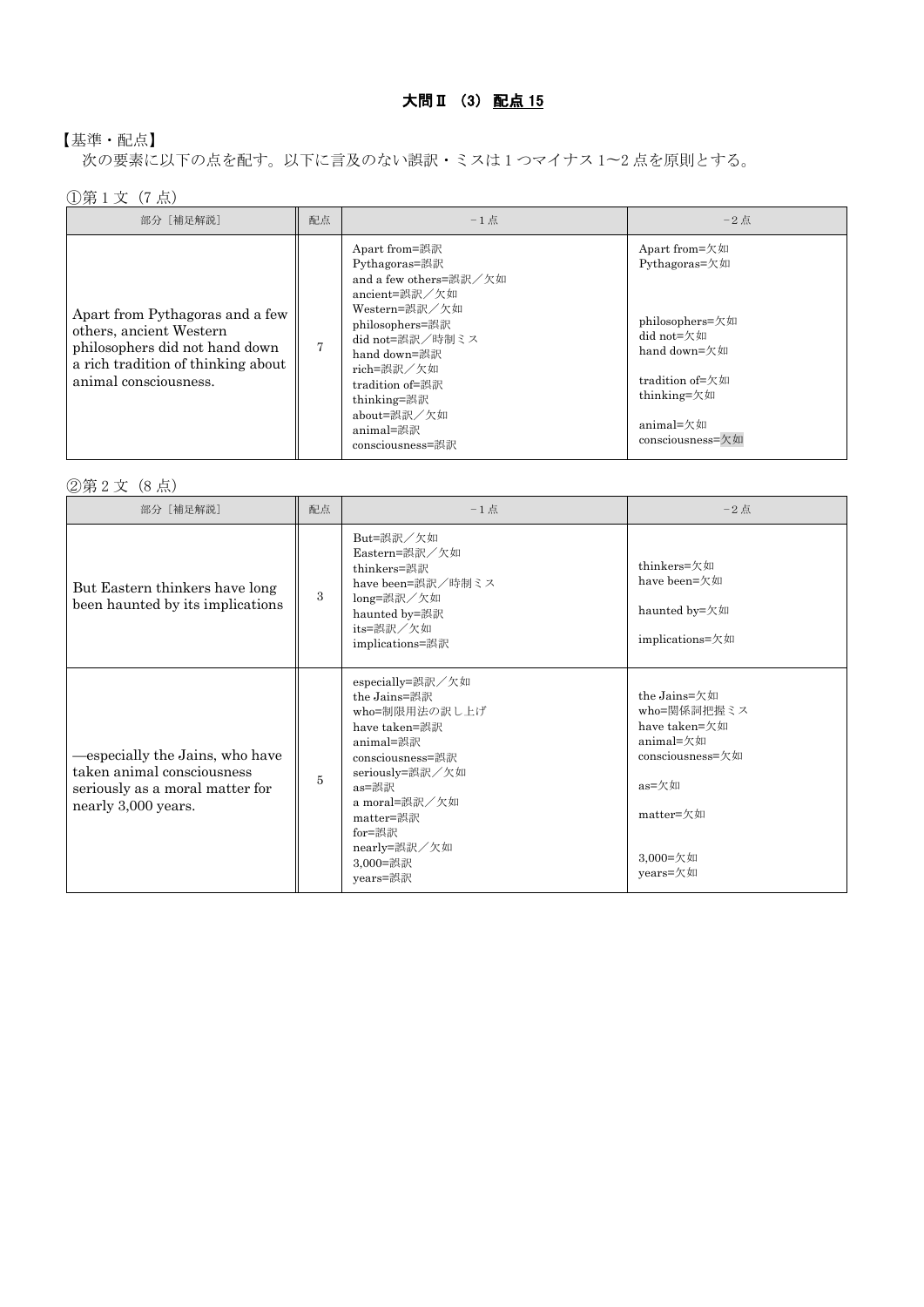## 部分①(4点)

| 部分                                                                                                                                                                       | 配点             | - 1                                                                                        | -2                                      |
|--------------------------------------------------------------------------------------------------------------------------------------------------------------------------|----------------|--------------------------------------------------------------------------------------------|-----------------------------------------|
| 修理する権利が<br>$\cdot$ The right to repair movement<br>• the idea of a "right to repair"                                                                                     |                | `~する権利」=誤訳/無冠詞単数<br>「修理する」=誤訳                                                              | 「~する権利」=欠如<br>「修理する」=欠如                 |
| 欧米を中心に広がりを見せている。<br>is spreading from the West to the<br>entire world.<br>• More and more people are<br>supporting  which originated in<br>Europe and the United States. | $\overline{4}$ | 「広がりを見せている」=誤訳/<br>broaden [widen], extend [stretch]<br>の使用ミス・時制ミス<br>~を中心に」=誤訳<br>「欧米」=誤訳 | 「広がりを見せている」=欠如<br>「~を中心に」=欠如<br>「欧米」=欠如 |

部分(2) (6点)

| 部分                                                                                                                                                     | 配点 | -1                                                                                                                          | $-2$                                                                                             |
|--------------------------------------------------------------------------------------------------------------------------------------------------------|----|-----------------------------------------------------------------------------------------------------------------------------|--------------------------------------------------------------------------------------------------|
| 消費者自身が修理できる社会にしよう<br>というのだ。<br>$\cdot$ Its aim is to change society into<br>one in which con-sumers can fix<br>$\cdot$ This right will allow us to fix | 6  | 「~というのだ」=誤訳/時制ミス<br>「(Aを) Bにしよう」=誤訳/時<br>制ミス<br>「S が V できる社会」=(左記以外<br>の)誤訳<br>「消費者自身」=誤訳/無冠詞単数<br>「修理する」=誤訳(但し前と異な<br>るミス) | 「~というのだ」=欠如<br>「(Aを) Bにしよう」=欠如<br>「SがVできる社会」=欠如<br>*関係詞選択ミス (that など)<br>「消費者自身」=欠如<br>「修理する」=欠如 |
| 自動車や冷蔵庫などの購入品を<br>· products such as cars and<br>refrigerators<br>cars, fridges and other purchased<br>products                                        |    | 「購入品」=誤訳/過去分詞 bought<br>の単独前置修飾/無冠詞単数<br>「~などの」=誤訳/欠如<br>「自動車」=誤訳/無冠詞単数<br>「冷蔵庫」=誤訳/無冠詞単数                                   | 「購入品」=欠如<br>「自動車」=欠如<br>「冷蔵庫」=欠如                                                                 |

部分③(9点)

| 部分                                                                                                                                                                                                       | 配点 | $-1$                                                                                                                             | $-2$                                                                                      |
|----------------------------------------------------------------------------------------------------------------------------------------------------------------------------------------------------------|----|----------------------------------------------------------------------------------------------------------------------------------|-------------------------------------------------------------------------------------------|
| これは…に風穴を開けることになるか<br>もしれない。<br>$\cdot$ This movement may change<br>• If this right is introduced, however,<br>we will be able to improve                                                                 |    | 「これ」=誤訳<br>「~かもしれない」=誤訳/時制ミス/欠如<br>「~ことになる」=誤訳<br>「~ことになるかもしれない」=may [can, will]<br>be to V<br>「風穴を開ける」=誤訳                       | 「これ」=欠如<br>「風穴を開ける」=欠如                                                                    |
| 安易に買い替えるという風潮<br>• the tendency of consumers to buy<br>replacements without careful thought<br>$\cdot$ Currently we go for the easy way of<br>replacing old things  our current<br>situation             | 9  | 「~という風潮」=誤訳/situation [tendency,<br>trendlに同格 that 節の後続<br>「買い替える」=誤訳/時制ミス<br>「安易に」=誤訳/欠如                                        | 「~という風潮」=欠如<br>「買い替える」=欠如                                                                 |
| 業者に頼んで修理するより、新品を購<br>入する方が安くつくので<br>$\cdot$ because buying a new thing is<br>cheaper than getting the old one<br>repaired<br>· because replacement costs are lower<br>than repair costs to pay repairers |    | 「~ので」=誤訳<br>「B より, A の方が安くつく」=誤訳<br>*金額含意の名詞 cost などと cheap の併用<br>「購入する」=誤訳<br>「新品」=誤訳/無冠詞単数<br>「Aに頼んで修理する」=誤訳<br>「業者」=誤訳/無冠詞単数 | 「~ので」=欠如<br>「B より, A の方が安くつく」=<br>欠如<br>「購入する」=欠如<br>「新品」=欠如<br>「Aに頼んで修理する」=欠如<br>「業者」=欠如 |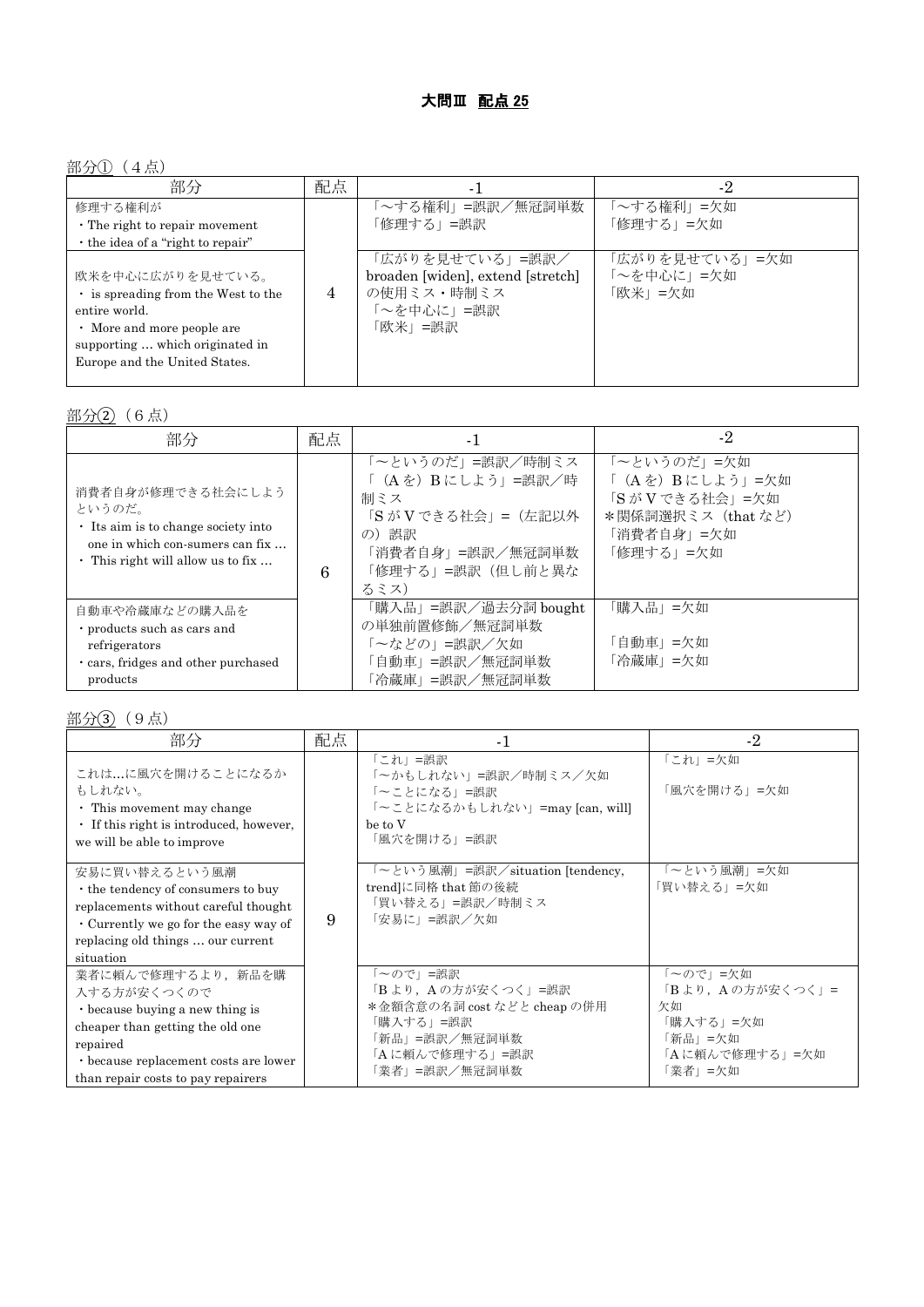部分40 (6点)

| 部分                                                                                                                                                                                                                                                    | 配点 |                                                                                                                       | $-2$                                                        |
|-------------------------------------------------------------------------------------------------------------------------------------------------------------------------------------------------------------------------------------------------------|----|-----------------------------------------------------------------------------------------------------------------------|-------------------------------------------------------------|
| 自分の手で直せば,<br>. Fixing things with one's own<br>hands<br>$\cdot$ We should spend our time and<br>effort fixing our things because                                                                                                                      |    | 「~すれば」=誤訳/時制ミス<br>「直す」=誤訳(但し前と異なるミス)<br>自分の手で」=誤訳                                                                     | 「~すれば」 =欠如<br>「直す」=欠如<br>「自分の手で」=欠如                         |
| 愛着が湧くだけでなく、資源の無駄<br>を防ぐのにも役立つ。<br>· not only creates feelings of<br>attachment to them, but also helps<br>reduce the waste of resources.<br>• then we will care more deeply for<br>them. We will also learn to use our<br>resources more efficiently. | 6  | 「~だけでなく…も」=誤訳/欠如<br>「~に愛着が湧く」=誤訳/時制ミス<br>~に役立つ」=誤訳/人 be useful in<br>Ving/時制ミス<br>「防ぐ」=誤訳<br>「無駄」=誤訳<br>「資源」=誤訳/無冠詞単数 | 「~に愛着が湧く」=欠如<br>「~に役立つ」=欠如<br>「防ぐ」=欠如<br>「無駄」=欠如<br>「資源」=欠如 |